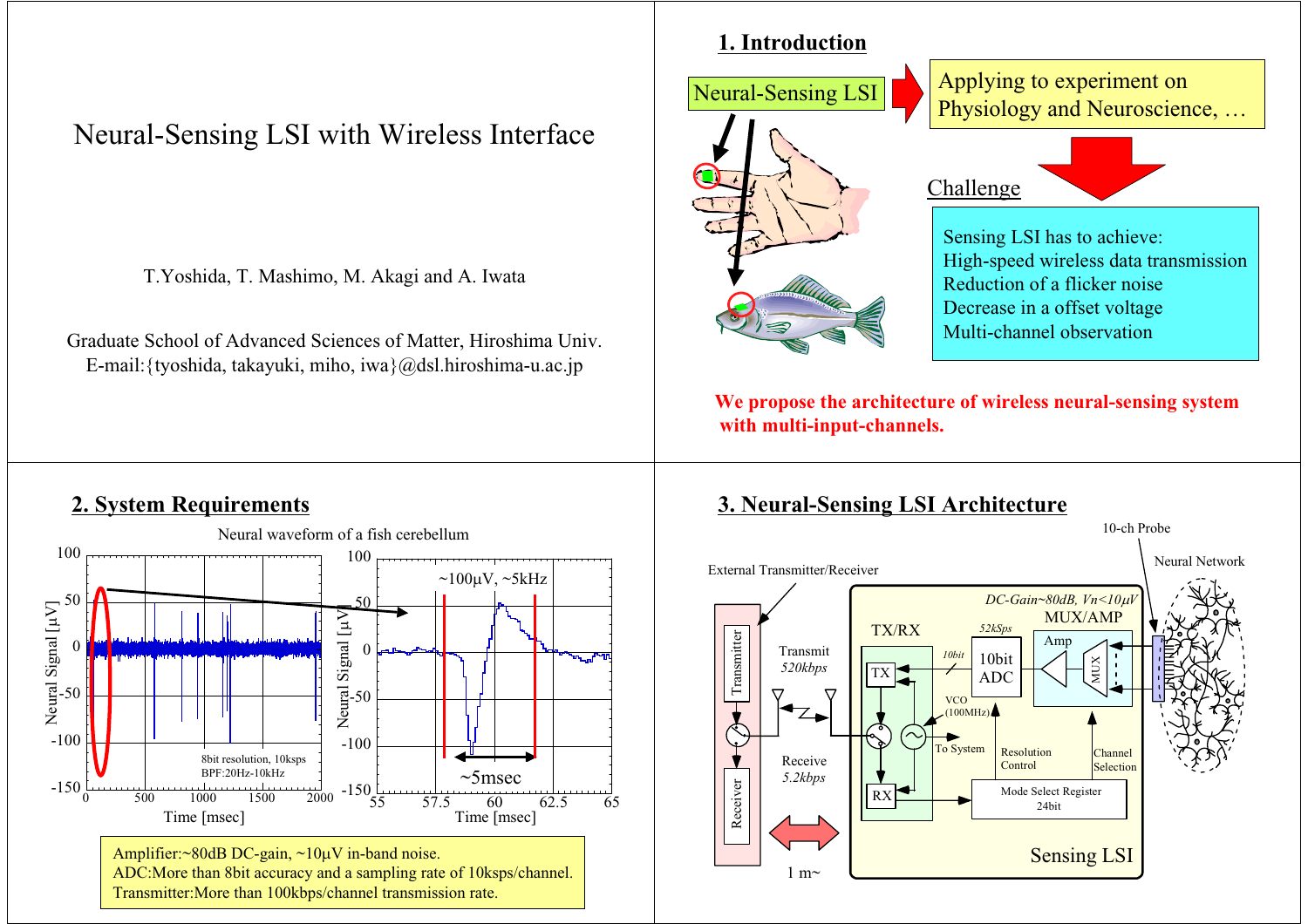## **4. Data format of TX/RX**



# **5. TX/RX Block**



## **6. Schematic of transmitter**



# **7. MUX/AMP Block**



FDA:Fully Differential Amplifier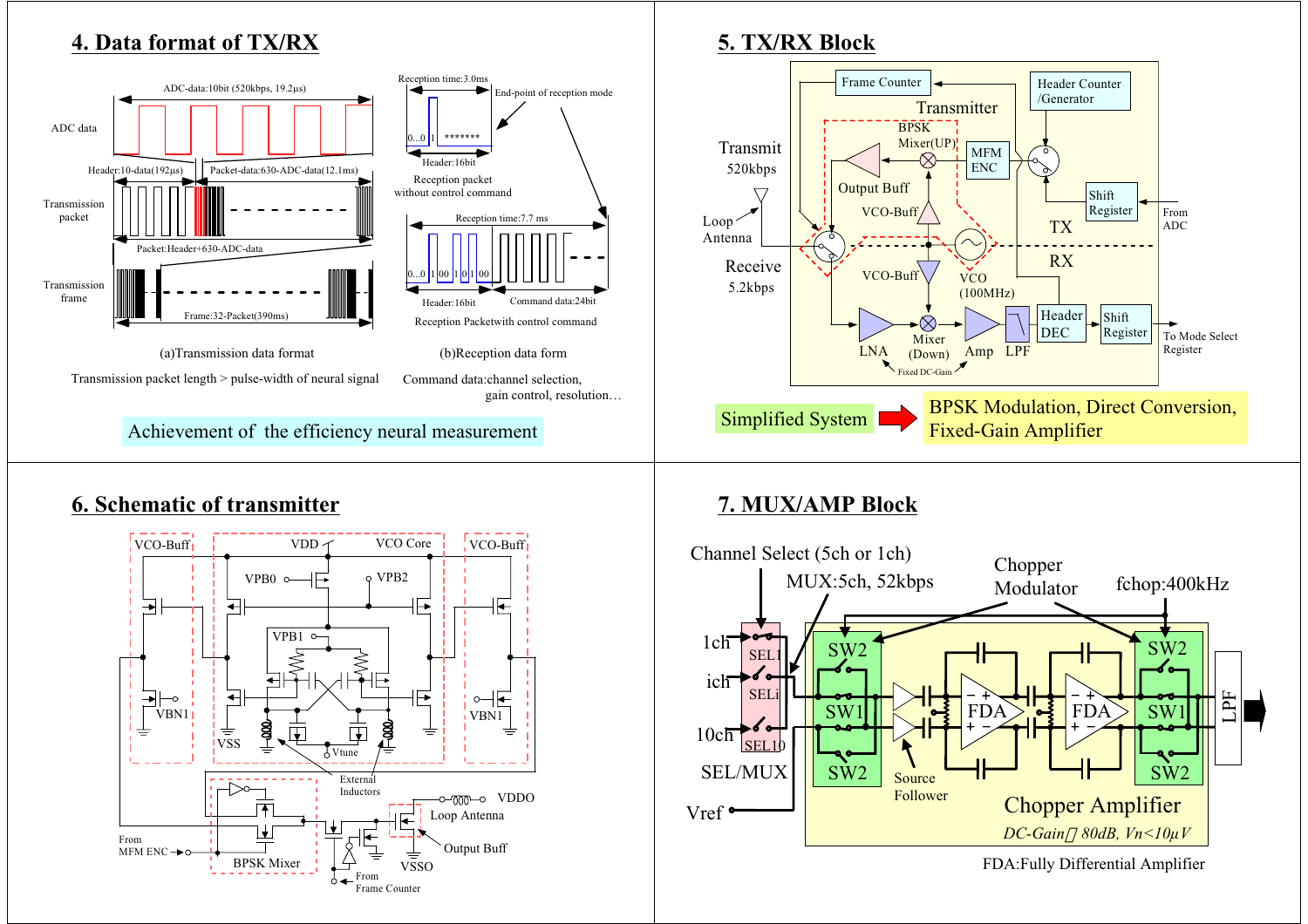### **8. Direct-Chopper-Input Scheme**



## **10. Microphotograph of a Test-Chip**



Technology:0.35-µm mixed-si gnal CMOS 2-poly 3-metal

Chip Area:  $4.9 \times 4.9$  mm<sup>2</sup>

Supply Voltage:3.0V

Power Dissipation:6.0mW(MUX/AMP) 1.5mW(TX)

MUX/AMP Block

DC-Gain:66dBChopper Frequency:400kHz Equivalent Input Noise:10nV/root-Hz

Tx BlockCarrier Frequency: 110.6MHz Transmission Rate:1Mbps

#### **9. Equivalent Input Noise (Simulation)**